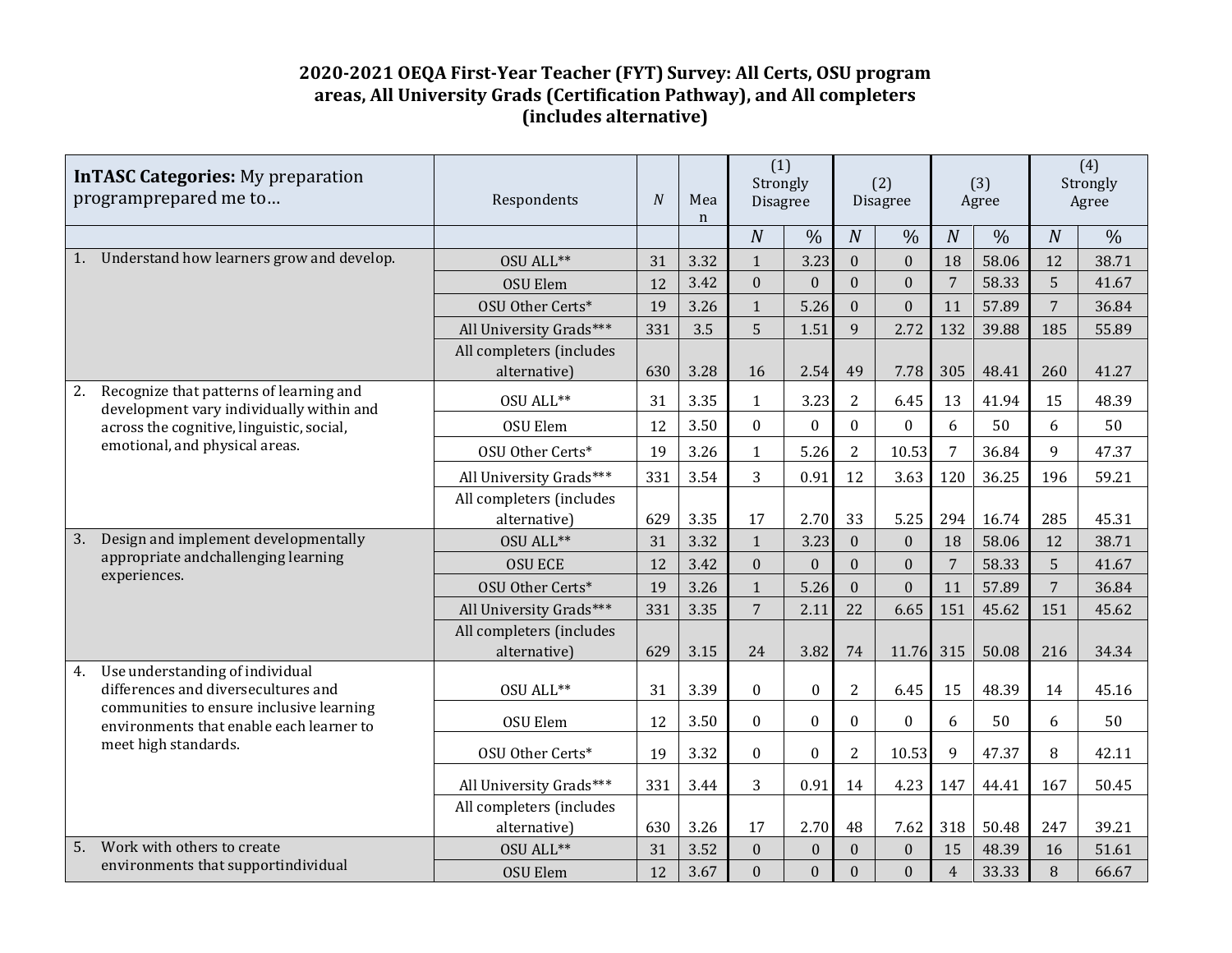| <b>InTASC Categories:</b> My preparation<br>programprepared me to |                                                                                                                                 | Respondents                              | $\overline{N}$ | Mea<br>$\mathbf n$ | (1)<br>Strongly<br><b>Disagree</b> |                  | (2)<br><b>Disagree</b> |                  | (3)<br>Agree   |               | (4)<br>Strongly<br>Agree |               |
|-------------------------------------------------------------------|---------------------------------------------------------------------------------------------------------------------------------|------------------------------------------|----------------|--------------------|------------------------------------|------------------|------------------------|------------------|----------------|---------------|--------------------------|---------------|
|                                                                   |                                                                                                                                 |                                          |                |                    | $\overline{N}$                     | $\frac{0}{0}$    | $\overline{N}$         | $\frac{0}{0}$    | $\overline{N}$ | $\frac{0}{0}$ | $\overline{N}$           | $\frac{0}{0}$ |
|                                                                   | and collaborative learning.                                                                                                     | <b>OSU Other Certs*</b>                  | 19             | 3.42               | $\boldsymbol{0}$                   | $\boldsymbol{0}$ | $\boldsymbol{0}$       | $\boldsymbol{0}$ | 11             | 57.89         | $\, 8$                   | 42.11         |
|                                                                   |                                                                                                                                 | All University Grads***                  | 331            | 3.52               | 3                                  | 0.91             | 6                      | 1.81             | 137            | 41.39         | 185                      | 55.89         |
|                                                                   |                                                                                                                                 | All completers (includes                 |                |                    |                                    |                  |                        |                  |                |               |                          |               |
|                                                                   |                                                                                                                                 | alternative)                             | 630            | 3.34               | 15                                 | 2.38             | 32                     | 5.08             | 304            | 48.25         | 279                      | 44.29         |
| 6.                                                                | Encourage positive social interaction, active                                                                                   | OSU ALL**                                | 31             | 3.39               | $\mathbf{1}$                       | 3.23             | $\overline{2}$         | 6.45             | 12             | 38.71         | 16                       | 51.61         |
|                                                                   | engagement inlearning, and self-motivation.                                                                                     | OSU Elem                                 | 12             | 3.50               | $\boldsymbol{0}$                   | $\theta$         | 1                      | 8.33             | $\overline{4}$ | 33.33         | $\overline{7}$           | 58.33         |
|                                                                   |                                                                                                                                 | OSU Other Certs*                         | 19             | 3.32               | $\mathbf{1}$                       | 5.26             | 1                      | 5.26             | 8              | 42.11         | 9                        | 47.37         |
|                                                                   |                                                                                                                                 | All University Grads***                  | 331            | 3.54               | $\overline{4}$                     | 1.21             | 6                      | 1.81             | 128            | 38.67         | 193                      | 58.31         |
|                                                                   |                                                                                                                                 | All completers (includes                 |                |                    |                                    |                  |                        |                  |                |               |                          |               |
|                                                                   |                                                                                                                                 | alternative)                             | 630            | 3.37               | 16                                 | 2.54             | 28                     | 4.44             | 292            | 46.35         | 294                      | 46.67         |
| 1.                                                                | Understand the central concepts, tools                                                                                          | OSU ALL**                                | 31             | 3.39               | $\mathbf{1}$                       | 3.23             | $\Omega$               | $\boldsymbol{0}$ | 16             | 51.61         | 14                       | 45.16         |
|                                                                   | of inquiry, and structures of the<br>discipline(s) teach.                                                                       | <b>OSU Elem</b>                          | 12             | 3.42               | $\mathbf{0}$                       | $\mathbf{0}$     | $\overline{0}$         | $\boldsymbol{0}$ | $\overline{7}$ | 58.33         | 5                        | 41.67         |
|                                                                   |                                                                                                                                 | OSU Other Certs*                         | 19             | 3.37               | $\mathbf{1}$                       | 5.26             | $\mathbf{0}$           | $\boldsymbol{0}$ | 9              | 47.37         | 9                        | 47.37         |
|                                                                   |                                                                                                                                 | All University Grads***                  | 323            | 3.35               | $\overline{4}$                     | 1.24             | 21                     | 6.50             | 156            | 48.30         | 142                      | 43.96         |
|                                                                   |                                                                                                                                 | All completers (includes                 |                |                    |                                    |                  |                        |                  |                |               |                          |               |
|                                                                   |                                                                                                                                 | alternative)                             | 606            | 3.18               | 16                                 | 2.64             | 64                     | 10.56            | 323            | 53.30         | 203                      | 33.50         |
| 2.                                                                | Create learning experiences that make<br>discipline accessible and meaningful for<br>learners to assure mastery of the content. | OSU ALL**                                | 31             | 3.16               | $\mathbf{1}$                       | 3.23             | 3                      | 9.68             | 17             | 54.84         | 10                       | 32.26         |
|                                                                   |                                                                                                                                 | <b>OSU Elem</b>                          | 12             | 3.25               | $\mathbf{0}$                       | $\theta$         | $\mathbf{0}$           | $\mathbf{0}$     | 9              | 75            | 3                        | 25            |
|                                                                   |                                                                                                                                 | OSU Other Certs*                         | 19             | 3.11               | $\mathbf{1}$                       | 5.26             | 3                      | 15.79            | 8              | 42.11         | $\overline{7}$           | 36.84         |
|                                                                   |                                                                                                                                 | All University Grads***                  | 323            | 3.35               | 5                                  | 1.55             | 22                     | 6.81             | 150            | 46.44         | 146                      | 45.20         |
|                                                                   |                                                                                                                                 | All completers (includes                 |                |                    |                                    |                  |                        |                  |                |               |                          |               |
|                                                                   |                                                                                                                                 | alternative)                             | 606            | 3.16               | 16                                 | 2.64             | 69                     | 11.39            | 321            | 52.97         | 200                      | 33.00         |
| 3.                                                                | Understand how to connect concepts to<br>each other and toauthentic local and global                                            | OSU ALL**                                | 31             | 3.19               | $\mathbf{1}$                       | 3.23             | $\mathbf{1}$           | 3.23             | 20             | 64.52         | 9                        | 29.03         |
|                                                                   | issues.                                                                                                                         | <b>OSU Elem</b>                          | 12             | 3.00               | $\mathbf{1}$                       | 8.33             | $\mathbf{0}$           | $\mathbf{0}$     | 8              | 66.67         | 3                        | 25            |
|                                                                   |                                                                                                                                 | OSU Other Certs*                         | 19             | 3.26               | $\mathbf{0}$                       | $\mathbf{0}$     | $\mathbf{1}$           | 5.26             | 12             | 63.16         | 6                        | 31.58         |
|                                                                   |                                                                                                                                 | All University Grads***                  | 323            | 3.28               | 6                                  | 1.86             | 21                     | 6.50             | 172            | 53.25         | 124                      | 38.39         |
|                                                                   |                                                                                                                                 | All completers (includes<br>alternative) | 606            | 3.15               | 16                                 | 2.64             | 65                     | 10.73            | 339            | 55.94         | 186                      | 30.69         |
| 4.                                                                | Know how to use differing perspectives to                                                                                       | OSU ALL**                                | 31             | 3.16               | 2                                  | 6.45             | 2                      | 6.45             | 16             | 51.61         | 11                       | 35.48         |
|                                                                   | engage learners in critical thinking, creativity,                                                                               | OSU Elem                                 | 12             | 3.17               | $\mathbf{1}$                       | 8.33             | $\boldsymbol{0}$       | $\boldsymbol{0}$ | 7              | 58.33         | $\overline{4}$           | 33.33         |
|                                                                   | and collaborative problem solving.                                                                                              | OSU Other Certs*                         | 19             | 3.16               | $\mathbf{1}$                       | 5.26             | $\overline{2}$         | 10.53            | 9              | 47.37         | $\overline{7}$           | 36.84         |
|                                                                   |                                                                                                                                 | All University Grads***                  | 323            | 3.39               | $\overline{7}$                     | 2.17             | 15                     | 4.64             | 147            | 45.51         | 154                      | 47.68         |
|                                                                   |                                                                                                                                 | All completers (includes                 | 606            | 3.24               | 17                                 | 2.81             | 48                     | 7.92             | 315            | 51.98         | 226                      | 37.29         |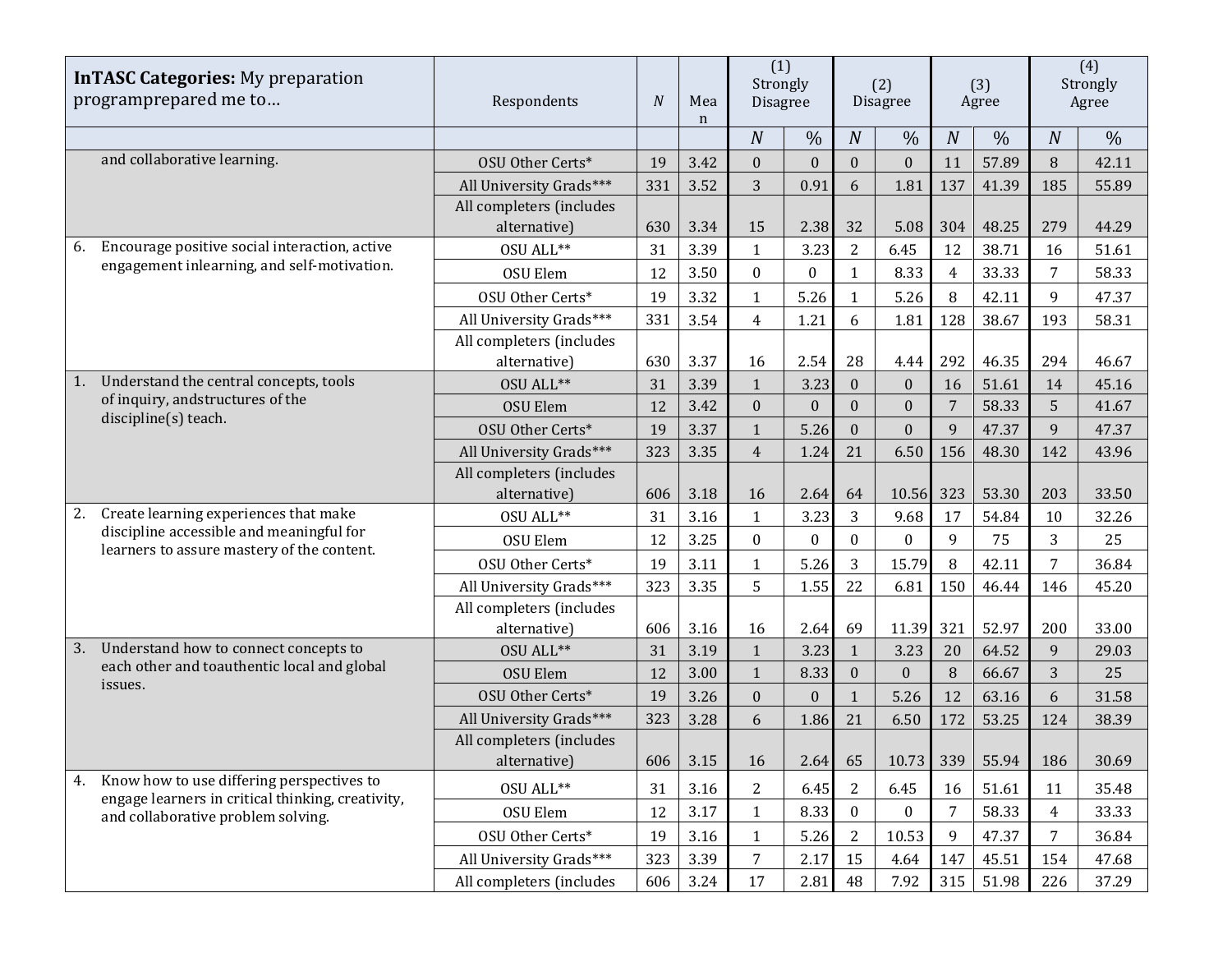| <b>InTASC Categories:</b> My preparation<br>programprepared me to                                  | Respondents                              | $\boldsymbol{N}$ | Mea<br>n | (1)<br>Strongly<br>Disagree |                | (2)<br>Disagree  |                  | (3)<br>Agree     |               | (4)<br>Strongly<br>Agree |               |
|----------------------------------------------------------------------------------------------------|------------------------------------------|------------------|----------|-----------------------------|----------------|------------------|------------------|------------------|---------------|--------------------------|---------------|
|                                                                                                    |                                          |                  |          | $\boldsymbol{N}$            | $\frac{0}{0}$  | $\boldsymbol{N}$ | $\frac{0}{0}$    | $\boldsymbol{N}$ | $\frac{0}{0}$ | $\boldsymbol{N}$         | $\frac{0}{0}$ |
|                                                                                                    | alternative)                             |                  |          |                             |                |                  |                  |                  |               |                          |               |
| 1. Understand and use multiple methods of                                                          | OSU ALL**                                | 31               | 3.29     | $\mathbf{1}$                | 3.23           | 3                | 9.68             | 13               | 41.94         | 14                       | 45.16         |
| assessment to engage learners in their own<br>growth and guide learners' decision making.          | OSU Elem                                 | 12               | 3.25     | $\mathbf{0}$                | $\mathbf{0}$   | $\overline{2}$   | 16.67            | 5                | 41.67         | 5                        | 41.67         |
|                                                                                                    | OSU Other Certs*                         | 19               | 3.32     | $\mathbf{1}$                | 5.26           | $\mathbf{1}$     | 5.26             | 8                | 42.11         | 9                        | 47.37         |
|                                                                                                    | All University Grads***                  | 307              | 3.41     | $\overline{4}$              | 1.30           | 16               | 5.21             | 138              | 44.95         | 149                      | 48.53         |
|                                                                                                    | All completers (includes<br>alternative) | 570              | 3.19     | 17                          | 2.98           | 58               | 10.18            | 297              | 52.11         | 198                      | 34.74         |
| Understand and use multiple methods of<br>2.                                                       | OSU ALL**                                | 31               | 3.16     | 1                           | 3.23           | 2                | 6.45             | 19               | 61.29         | 9                        | 29.03         |
| assessment to monitor learner progress and                                                         | OSU Elem                                 | 12               | 3.00     | $\mathbf{0}$                | $\overline{0}$ | $\overline{2}$   | 16.67            | 8                | 66.67         | $\overline{2}$           | 16.67         |
| to guide my decision-making.                                                                       | OSU Other Certs*                         | 19               | 3.26     | 1                           | 5.26           | $\mathbf{0}$     | $\pmb{0}$        | 11               | 57.89         | 7                        | 36.84         |
|                                                                                                    | All University Grads***                  | 307              | 3.40     | $\overline{4}$              | 1.30           | 10               | 3.26             | 151              | 49.19         | 142                      | 46.25         |
|                                                                                                    | All completers (includes<br>alternative) | 570              | 3.18     | 18                          | 3.16           | 55               | 9.65             | 301              | 52.81         | 196                      | 34.39         |
| 3.<br>Plan instruction that supports every                                                         | OSU ALL**                                | 31               | 3.16     | $\overline{2}$              | 6.45           | $\mathbf{1}$     | 3.23             | 18               | 58.06         | 10                       | 32.26         |
| student in meetingrigorous learning goals<br>by drawing upon knowledge of content                  | OSU Elem                                 | 12               | 3.25     | $\mathbf{0}$                | $\overline{0}$ | $\mathbf{1}$     | 8.33             | 7                | 58.33         | $\overline{4}$           | 33.33         |
| areas, curriculum, cross-disciplinary                                                              | OSU Other Certs*                         | 19               | 3.11     | $\overline{2}$              | 10.5<br>3      | $\mathbf{0}$     | $\boldsymbol{0}$ | 11               | 57.89         | 6                        | 31.58         |
| skills, and pedagogy.                                                                              | All University Grads***                  | 307              | 3.37     | 6                           | 1.95           | 13               | 4.23             | 149              | 48.53         | 139                      | 45.28         |
|                                                                                                    | All completers (includes<br>alternative) | 570              | 3.15     | 24                          | 4.21           | 57               | 10.00            | 298              | 52.28         | 191                      | 33.51         |
| Plan instruction that supports every<br>4.<br>student in meetingrigorous learning goals            | OSU ALL**                                | 31               | 3.19     | $\mathbf{1}$                | 3.23           | 3                | 9.68             | 16               | 51.61         | 11                       | 35.48         |
| by drawing upon knowledge of learners                                                              | OSU Elem                                 | 12               | 3.25     | $\mathbf{0}$                | $\bf{0}$       | $\overline{2}$   | 16.67            | 5                | 41.67         | 5                        | 41.67         |
| and the community context.                                                                         | OSU Other Certs*                         | 19               | 3.16     | 1                           | 5.26           | 1                | 5.26             | 11               | 57.89         | 6                        | 31.58         |
|                                                                                                    | All University Grads***                  | 307              | 3.35     | 3                           | 0.98           | 20               | 6.51             | 150              | 48.86         | 134                      | 43.65         |
|                                                                                                    | All completers (includes<br>alternative) | 570              | 3.14     | 19                          | 3.33           | 64               | 11.23 306        |                  | 53.68         | 181                      | 31.75         |
| 5.<br>Understand and use a variety of instructional<br>strategies to encourage learners to develop | OSU ALL**                                | 31               | 3.35     | $\mathbf{1}$                | 3.23           | $\mathbf{1}$     | 3.23             | 15               | 48.39         | 14                       | 45.16         |
| deep understanding of content areas and their<br>connections and to build skills to apply          | OSU Elem                                 | 12               | 3.33     | $\overline{0}$              | $\overline{0}$ | 1                | 8.33             | 7                | 58.33         | $\overline{4}$           | 33.33         |
| knowledge in meaningful ways.                                                                      | OSU Other Certs*                         | 19               | 3.37     | 1                           | 5.26           | $\mathbf{0}$     | $\mathbf{0}$     | 9                | 47.37         | 9                        | 47.37         |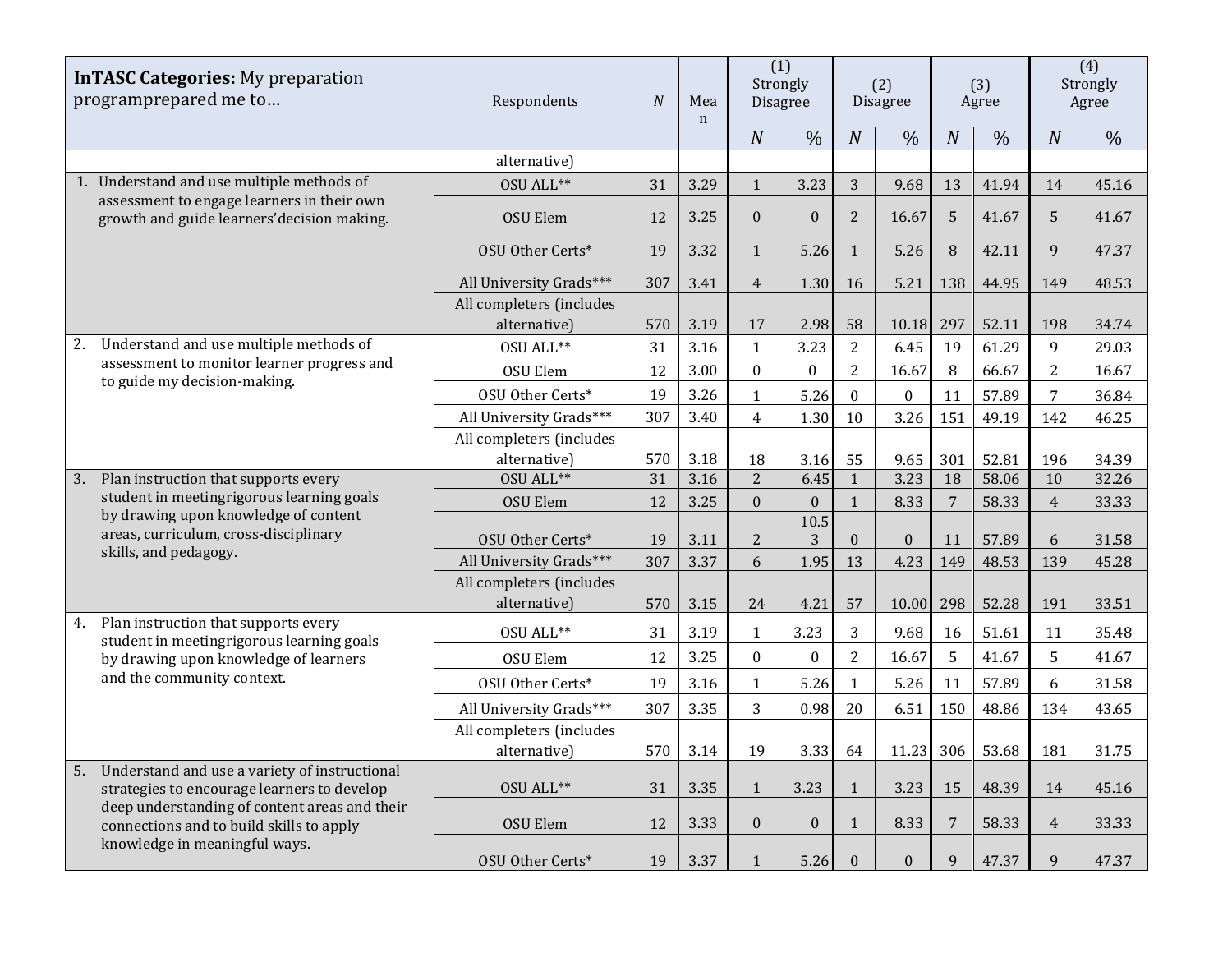| <b>InTASC Categories:</b> My preparation<br>programprepared me to                                      | Respondents                              | $\overline{N}$ | Mea<br>n | (1)<br>Strongly<br><b>Disagree</b> |                  | (2)<br>Disagree  |                  | (3)<br>Agree     |               | (4)<br>Strongly<br>Agree |               |
|--------------------------------------------------------------------------------------------------------|------------------------------------------|----------------|----------|------------------------------------|------------------|------------------|------------------|------------------|---------------|--------------------------|---------------|
|                                                                                                        |                                          |                |          | $\boldsymbol{N}$                   | $\frac{0}{0}$    | $\boldsymbol{N}$ | $\%$             | $\boldsymbol{N}$ | $\frac{0}{0}$ | $\boldsymbol{N}$         | $\frac{0}{0}$ |
|                                                                                                        | All University Grads***                  | 307            | 3.35     | 5                                  | 1.63             | 11               | 3.58             | 147              | 47.88         | 144                      | 46.91         |
|                                                                                                        | All completers (includes<br>alternative) | 570            | 3.18     | 17                                 | 2.98             | 51               | 8.95             | 313              | 54.91         | 189                      | 33.16         |
| Integrate available technology effectively and<br>6.<br>appropriatelyinto instruction.                 | OSU ALL**                                | 31             | 3.48     | $\mathbf{0}$                       | $\bf{0}$         | 1                | 3.23             | 14               | 45.16         | 16                       | 51.61         |
|                                                                                                        | <b>OSU Elem</b>                          | 12             | 3.42     | $\mathbf{0}$                       | $\mathbf{0}$     | $\mathbf{1}$     | 8.33             | 5                | 41.67         | 6                        | 50            |
|                                                                                                        | OSU Other Certs*                         | 19             | 3.53     | $\mathbf{0}$                       | $\mathbf{0}$     | $\mathbf{0}$     | $\mathbf{0}$     | 9                | 47.37         | 10                       | 52.63         |
|                                                                                                        | All University Grads***                  | 307            | 3.33     | 13                                 | 4.23             | 22               | 7.17             | 124              | 40.39         | 148                      | 48.21         |
|                                                                                                        | All completers (includes<br>alternative) | 569            | 3.18     | 27                                 | 4.75             | 62               | 10.90            | 263              | 46.22         | 217                      | 38.14         |
| 7. Use technology to manage student and assessment                                                     | OSU ALL**                                | 31             | 3.23     | $\mathbf{1}$                       | 3.23             | $\overline{2}$   | 6.45             | 17               | 54.84         | 11                       | 35.48         |
| data.                                                                                                  | <b>OSU Elem</b>                          | 12             | 3.08     | $\mathbf{1}$                       | 8.33             | $\mathbf{1}$     | 8.33             | 6                | 50            | $\overline{4}$           | 33.33         |
|                                                                                                        | OSU Other Certs*                         | 19             | 3.32     | $\overline{0}$                     | $\mathbf{0}$     | $\mathbf{1}$     | 5.26             | 11               | 57.89         | $\overline{7}$           | 36.84         |
|                                                                                                        | All University Grads***                  | 306            | 3.20     | 19                                 | 6.21             | 40               | 13.07            | 109              | 35.62         | 138                      | 45.10         |
|                                                                                                        | All completers (includes                 |                |          |                                    |                  |                  |                  |                  |               |                          |               |
|                                                                                                        | alternative)                             | 569            | 3.11     | 31                                 | 5.45             | 80               | 14.06            | 255              | 44.82         | 203                      | 35.68         |
| Engage in ongoing professional learning and use<br>1.<br>evidence to continually evaluate my practice, | OSU ALL**                                | 31             | 3.32     | $\mathbf{0}$                       | $\boldsymbol{0}$ | 3                | 9.68             | 15               | 48.39         | 13                       | 41.94         |
| particularly the effects of mychoices and actions<br>on others (e.g., learners, families, other        | OSU Elem                                 | 12             | 3.25     | $\bf{0}$                           | $\boldsymbol{0}$ | $\overline{2}$   | 16.67            | 5                | 41.67         | 5                        | 41.67         |
| professionals, and the community).                                                                     | OSU Other Certs*                         | 19             | 3.37     | $\mathbf{0}$                       | $\boldsymbol{0}$ | $\mathbf{1}$     | 5.26             | 10               | 52.63         | 8                        | 42.11         |
|                                                                                                        | All University Grads***                  | 300            | 3.39     | 7                                  | 2.33             | 12               | 4.00             | 137              | 45.67         | 144                      | 48.00         |
|                                                                                                        | All completers (includes                 |                |          |                                    |                  |                  |                  |                  |               |                          |               |
|                                                                                                        | alternative)                             | 550            | 3.26     | 15                                 | 2.73             | 38               | 6.91             | 288              | 52.36         | 209                      | 38.00         |
| Engage in ongoing professional learning and<br>2.                                                      | OSU ALL**                                | 31             | 3.32     | $\mathbf{0}$                       | $\overline{0}$   | 3                | 9.68             | 15               | 48.39         | 13                       | 41.94         |
| use evidence tocontinually adapt practice to<br>meet the needs of each learner.                        | <b>OSU Elem</b>                          | 12             | 3.25     | $\mathbf{0}$                       | $\boldsymbol{0}$ | $\overline{2}$   | 16.67            | 5                | 41.67         | 5                        | 41.67         |
|                                                                                                        | OSU Other Certs*                         | 19             | 3.37     | $\mathbf{0}$                       | $\overline{0}$   | $\mathbf{1}$     | 5.26             | 10               | 52.63         | 8                        | 42.11         |
|                                                                                                        | All University Grads***                  | 300            | 3.39     | 5                                  | 1.67             | 12               | 4.00             | 145              | 48.33         | 138                      | 46.00         |
|                                                                                                        | All completers (includes                 |                |          |                                    |                  |                  |                  |                  |               |                          |               |
|                                                                                                        | alternative)                             | 550            | 3.25     | 13                                 | 2.36             | 39               | 7.09             | 297              | 54.00         | 201                      | 36.55         |
| Seek appropriate leadership roles and<br>3.<br>opportunities to takeresponsibility for                 | OSU ALL**                                | 31             | 3.19     | 2                                  | 6.45             | $\mathbf{0}$     | $\bf{0}$         | 19               | 61.29         | 10                       | 32.26         |
| student learning.                                                                                      | OSU Elem                                 | 12             | 3.08     | $\mathbf{1}$                       | 8.33             | $\boldsymbol{0}$ | $\boldsymbol{0}$ | 8                | 66.67         | 3                        | 25            |
|                                                                                                        | OSU Other Certs*                         | 19             | 3.26     | $\mathbf{1}$                       | 5.26             | $\bf{0}$         | $\boldsymbol{0}$ | 11               | 57.89         | 7                        | 36.84         |